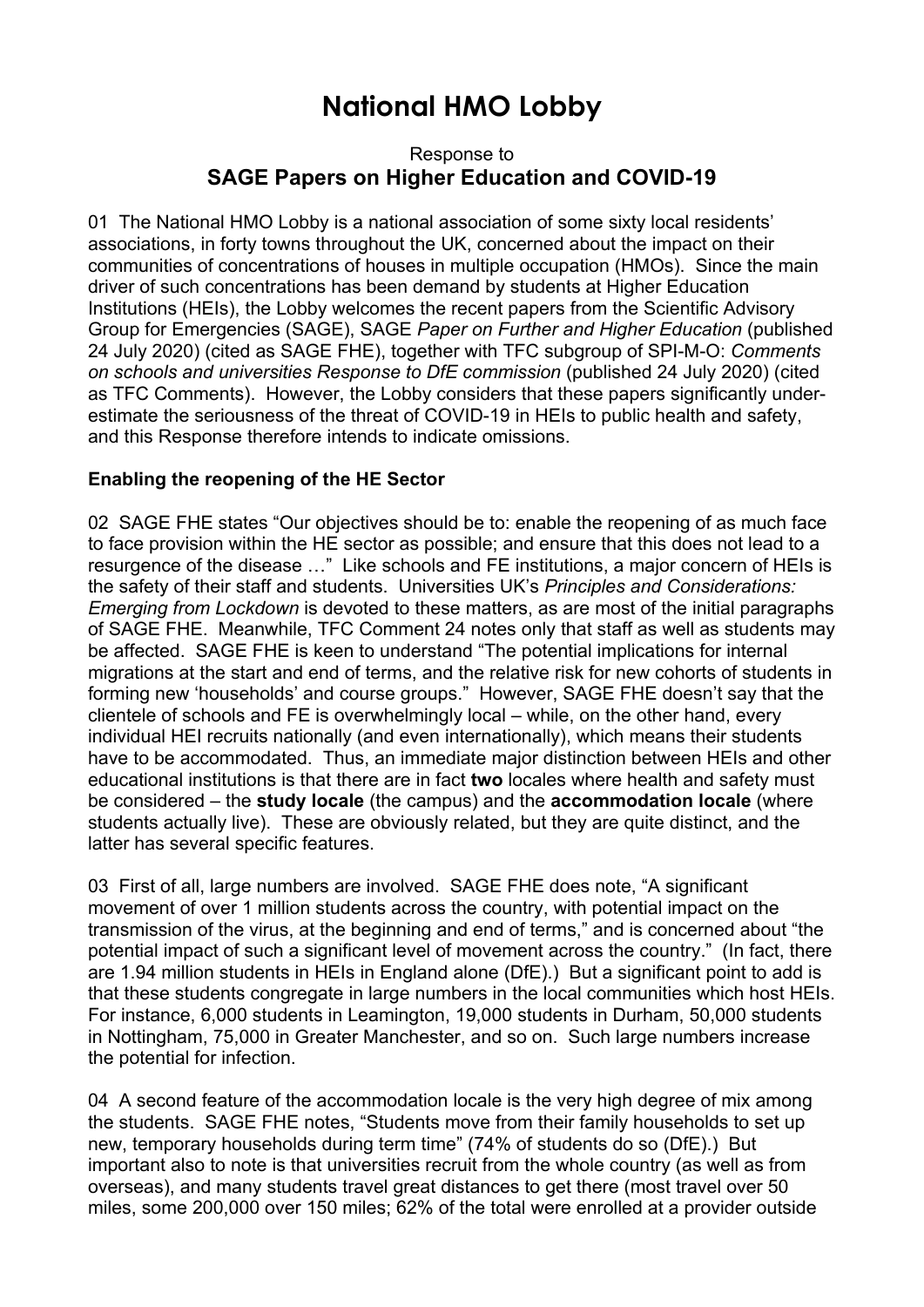of their region of home domicile (DfE)). Once arrived, unlike schools and FE, they mix with other students from innumerable different origins – so strongly increasing the opportunities for infection. TFC Comments 31-36 consider segmentation of the university population to reduce risk; but as the paper notes, "this will be more difficult to achieve in universities where students do not already self-select in this way, and for students in private accommodation" (comment 34).

05 Thirdly, in the accommodation locale, the accommodation of students is highly intensive. "This may vary from small shared households with fully mixed living environments [HMOs], to large scale university accommodation blocks [purpose built student accommodation, or PBSA]" (SAGE FHE). PBSA may be on or off campus, but SAGE does not point out that HMOs are entirely off-campus. The former may contain thousands of students. Individual HMOs are relatively small – but commonly a three-bed house is converted to accommodate five or more students, and some HMOs may have ten or more occupants. In all this accommodation, students share basic facilities – for cooking and washing and toilets. Such proximity again vastly increases the chances of infection.

06 Sometimes the accommodation locale of a university may coincide with the study locale, the campus (such as collegiate universities). But in the great majority of cases, the accommodation locale may be near the campus, but it is quite distinct. And it is often entirely embedded among the residents of the host community. The two communities live, not just side-by-side, but one superimposed upon the other – the student community and the local community (this local community will include university staff, another transmission route). Again, proximity offers much increased chances of infection.

07 Finally, the HEIs' accommodation locales are inhabited by the age group which is most casual about health and safety measures. As young adults, students frequently gather (party) in large numbers, they are poor at physical distancing, and they rarely wear masks (this has been the experience of many of our members since lockdown). Back in their accommodation, their dedication to hand-washing and to deep cleaning of that accommodation may be doubted. This is another factor which makes infection more likely. (SAGE FHE states, "for the purposes of any modelling or assessment of risk, university students should be treated on the same basis as the wider adult population [and] we could expect the pattern of behaviour [if] students remain at home to be broadly the same." This is patently not the case.)

08 HEIs with their distinctive accommodation locales therefore are quite different from other educational institutions. As such, they are unique in the socio-economic profile of the UK – no other sector is based on its participants living away from home, in second homes. As such, colleges are susceptible to becoming seeding grounds for infection, like care homes or cruise ships, or (as in Singapore) the dormitories for migrant workers – all of which have been catalysts for outbreaks of COVID-19 (see Mack and Yamey).

#### **Ensuring against a resurgence of the disease**

09 SAGE FHE notes, "It would be useful to understand what, if any, evidence we may have about the impact of the concentration of students within university towns including on wider social contact and transmission beyond the university." TFC Comment 44 notes, "The potential for 'spillover' into the local community during term-term will depend on the characteristics of the university (or universities) and level of integration with the wider population." Among the additional risks that do need to be managed, SAGE FHE notes "additional pressure on public transport infrastructure around universities." But there are many other risks for the local community, not recognised here.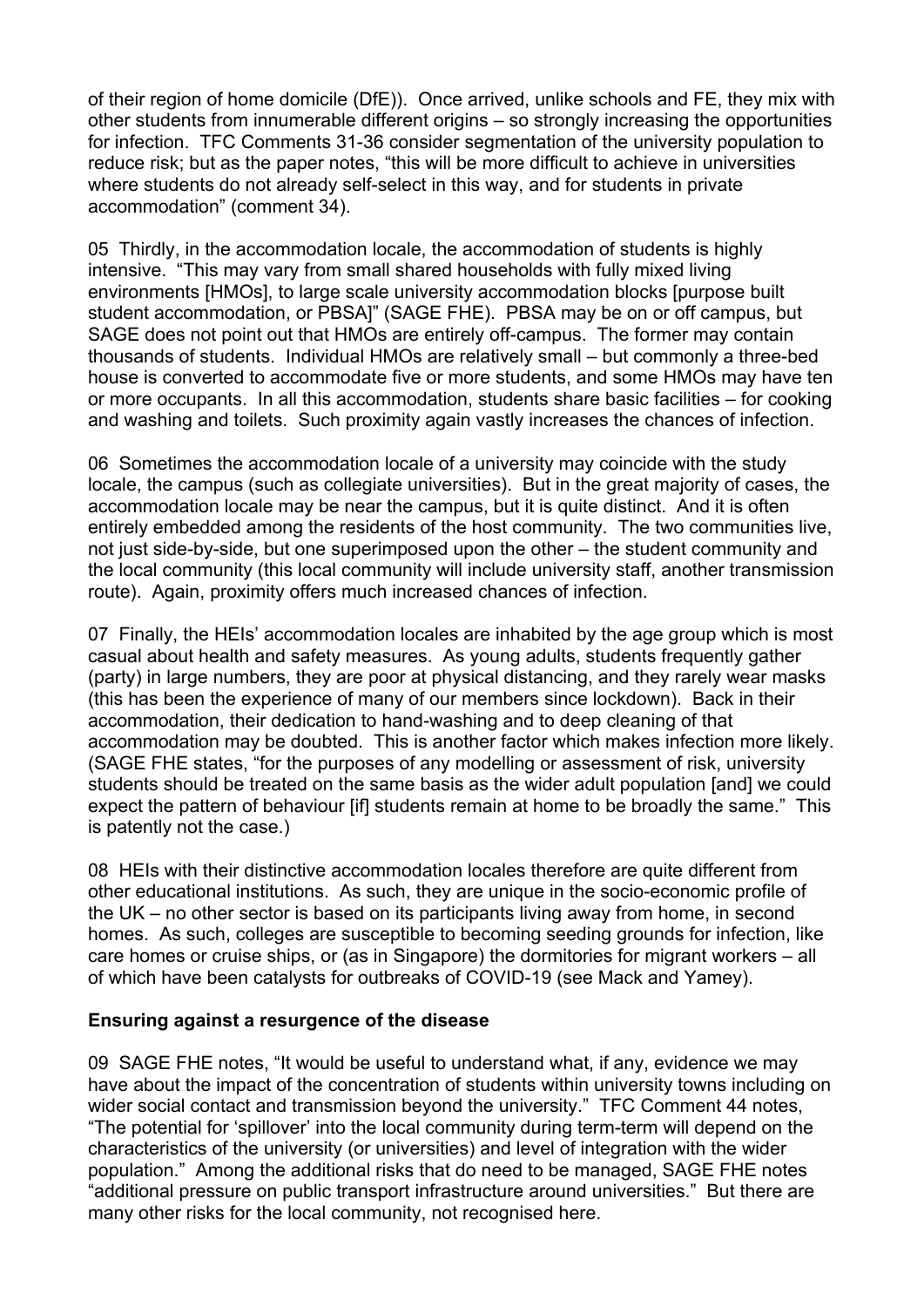10 As noted above (03), the numbers of students in accommodation locales are large, and they live alongside the resident population (04). In fact, the student community often dominates the local community – in Durham, in Headingley (Leeds), in Nottingham and in Fallowfield (Manchester) for instance, the former outnumbers the latter by two-to-one. In such places, students crowd public spaces, such as shopping streets, and bus and tram stops, endangering residents.

11 In most student accommodation, students cater for themselves. So they use the local shops – indeed, due to their domination, the local economy becomes increasingly geared towards the student market. Local residents necessarily share shopping facilities with students.

12 Students also share all local amenities with local residents, especially eating and drinking venues, cafes, restaurants, bars, pubs, as well as facilities like doctors' surgeries. There is therefore huge potential for intermixing between students arriving in their accommodation locale and the permanent residents already living there.

13 TFC Comment 43 notes, "Students are also more likely to be integrated with the wider community at their home address than at their term-time address." But this is in fact not at all likely in light of these local interactions. Students are in fact deeply embedded in their term-time accommodation locales. (An exception is Northern Ireland, where students commute on a weekly basis.)

## **What we need to do**

14 TFC Comment 43 notes, "The group thought that migration at the end of term warranted more attention than that at the start of term, as universities may act as amplifiers. If there is an outbreak at a university (even if not widespread transmission), then students returning home could pose a risk for spread across the UK." But this overlooks (a) the fact of accommodation locales at HEIs, and (b) the potential for infection raised by these locales. A far more likely sequence of infection would comprise three phases: first, a rapid spread of infection within students' accommodation, whether PBSA or HMO (due to the vulnerability of the accommodation locale); second, immediate transmission of infection to the local community, due to the predominance of the student presence, and their endemic disregard for social distancing and other guidelines provided by universities, as well as Government; and only lastly, subsequent dissemination of infection nationwide, as students return to their homes at the end of each of the three terms of the academic year (where in fact, personal hygiene and distancing are more likely to be observed).

15 SAGE FHE notes, "the Coronavirus Act 2020 does give the Secretary of State exceptional temporary powers to direct providers to take reasonable steps to secure that specified persons do not attend some/all of their premises," and "the government [could] choose to exercise these powers to direct universities away from face to face provision." The Lobby urges SAGE to recommend to government that it use its powers in the interests of the health and safety of HEIs themselves, of the communities who live 'in the shadow of the ivory tower' (the study locales of HEIs), and within the accommodation locales of those HEIs, and of the nation at large.

**Dr Richard Tyler**, Co-ordinator, National HMO Lobby, July 2020